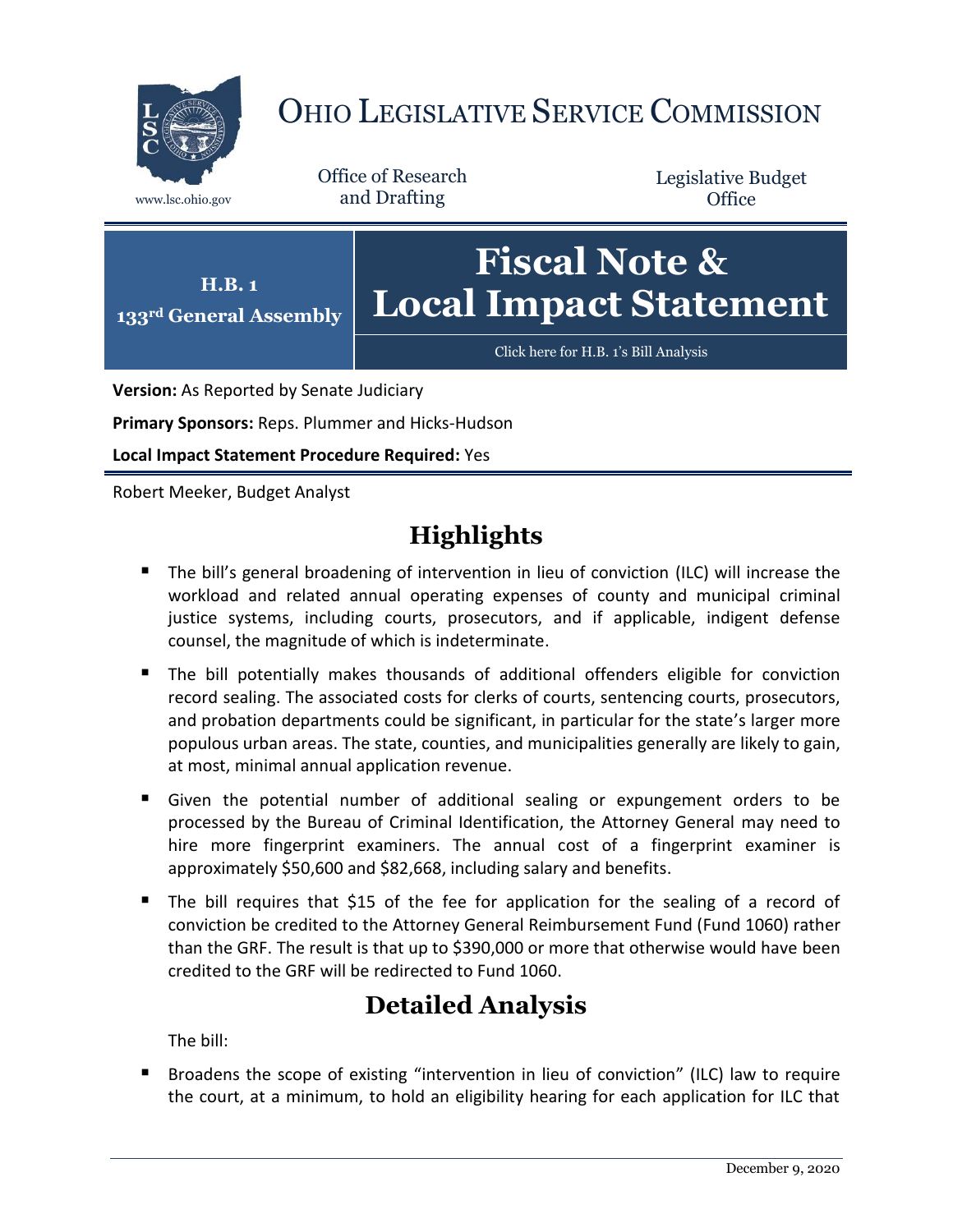alleges that drug or alcohol usage by the offender was a factor leading to the underlying criminal offense;

- Expands the law that allows an offender to have conviction records sealed so that more offenders are eligible to have their records sealed; and
- Requires \$15 of the \$50 fee collected for the sealing of a record of conviction be deposited to the Attorney General Reimbursement Fund (Fund 1060) and used by the Bureau of Criminal Identification (BCI) for expenses related to the sealing or expungement of records.

## **Intervention in lieu of conviction**

The bill grants a presumption of eligibility for ILC to offenders alleging that drug or alcohol abuse was a factor in the commission of a crime. If an offender alleges that drug or alcohol usage was a factor leading to the offense, then the court must hold a hearing to determine if the offender is eligible for ILC. The bill requires the court to grant the request for ILC unless the court finds specific reasons why it would be inappropriate, and, if the court denies the request, the court is required to state the reasons in a written entry. Under current law, a court must require the offender to abstain from the use of illegal drugs and alcohol for at least one year. The bill places an upper limit of five years on this requirement.

This ILC broadening will increase the workload and related annual operating expenses of county and municipal criminal justice systems, including the courts, prosecutors, and if applicable, indigent defense counsel. The magnitude of that increase is indeterminate because of three unknowns: (1) the number of additional offenders that will request ILC, (2) the number of related hearings that will be required, and (3) whether, in the case of any given offender, it will cost more or less to allow them to participate in ILC rather than to find the offender guilty and impose an appropriate sanction.

The bill also narrows the scope of ILC by making an offender charged with a felony sex offense ineligible for ILC. Continuing law already prohibits an offender charged with a first, second, or third degree felony or an offense of violence from being eligible. The ILC narrowing may offset, to some degree, the increased workload and related annual operating expenses of county and municipal criminal justice systems noted in the immediately preceding paragraph.

### **Record sealing**

### **Sealing of a record of conviction**

The bill expands the law that allows an offender to have records sealed by: (1) eliminating a cap on the number of fourth and fifth degree felonies that an offender is eligible to seal, (2) raising the number of misdemeanor or felony offenses an offender can have been found guilty of and still be eligible for sealing, and (3) shortens the time at which an offender convicted of a third, fourth, or fifth degree felony is first eligible to apply for sealing.

The expansion potentially makes thousands of additional offenders eligible for conviction record sealing, and, at least in the near term, makes more offenders eligible to apply sooner than otherwise have been the case under current law. Many of these offenders are likely to apply.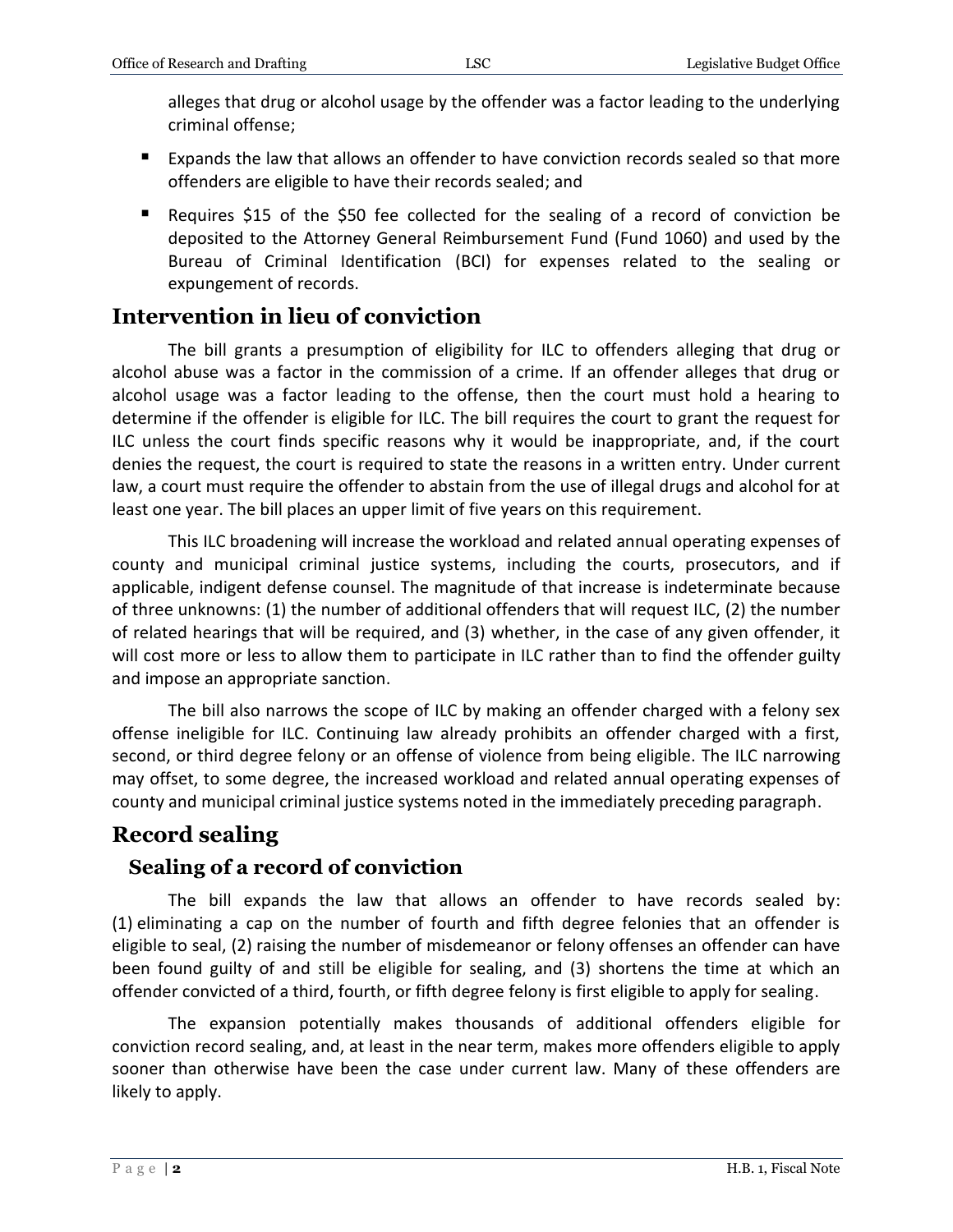When an application to seal a record is filed, the court sets a hearing date and notifies the prosecutor's office. The prosecutor may object to the application by filing a formal objection with the court prior to the hearing date. The court also directs the relevant probation department providing services to that particular county to investigate and submit reports concerning the applicant.

The combined annual cost for the clerks of courts, sentencing courts, prosecutors, and probation departments to perform the required work generated by this provision is indeterminate. For the state's larger more populous urban areas, that cost could be significant.

Upon filing an application with a court, the applicant, unless deemed to be indigent, pays a \$50 fee, of which \$30 is forwarded to the state treasury, and \$20 is paid to the county or municipal general fund as appropriate. Thus, under the bill, the state, counties, and municipalities generally are likely to gain, at most, minimal annual revenue.

#### **Sealing of an ILC record**

Under current law, a court may order the sealing of records related to an offense for which a person has successfully completed ILC based on statutes related to records of conviction.<sup>1</sup> The bill modifies the statutes on which record sealing for ILC is based to statutes related to dismissals and nonconvictions.<sup>2</sup> As a result, a person whose records are so sealed is not subject to sanctions for which sealed records of conviction may be eligible under continuing law, such as certain employment and licensing sanctions including automatic license suspension, denial, or revocation for certain professions. This may reduce the workload of certain licensing boards.

### **Attorney General**

#### **Record sealing costs**

Sealing and expungement requests are processed by BCI's Fingerprint Unit. An increase in record sealing requests will lead to additional work for BCI and the possibility that additional staff may be needed. A job listing for the Fingerprint Examiner position from February 2020 lists the hourly pay range as between \$19.97 and \$26.05, or between \$41,538 and \$54,184 annually based on 40 hours per week. Including retirement contributions (14%) and state contributions to employee health insurance for bargaining unit employees for FY 2019 (\$8,247 single, or \$20,898 family), the range for payroll costs for a single fingerprint examiner can be estimated at between approximately \$50,600 and \$82,688 annually. These costs may be offset somewhat by the bill's requirement for a portion of sealing fees to be used by BCI for expenses related to sealing or expungement as described below.

#### **Attorney General Reimbursement Fund**

The bill requires that, when a person pays the required \$50 fee to apply for the sealing of a record of conviction, \$15 of the \$30 deposited into the state treasury be credited to the

 $\overline{a}$ 

<sup>1</sup> R.C. 2953.31 to 2953.36.

<sup>2</sup> R.C. 2953.51 to 2953.56.